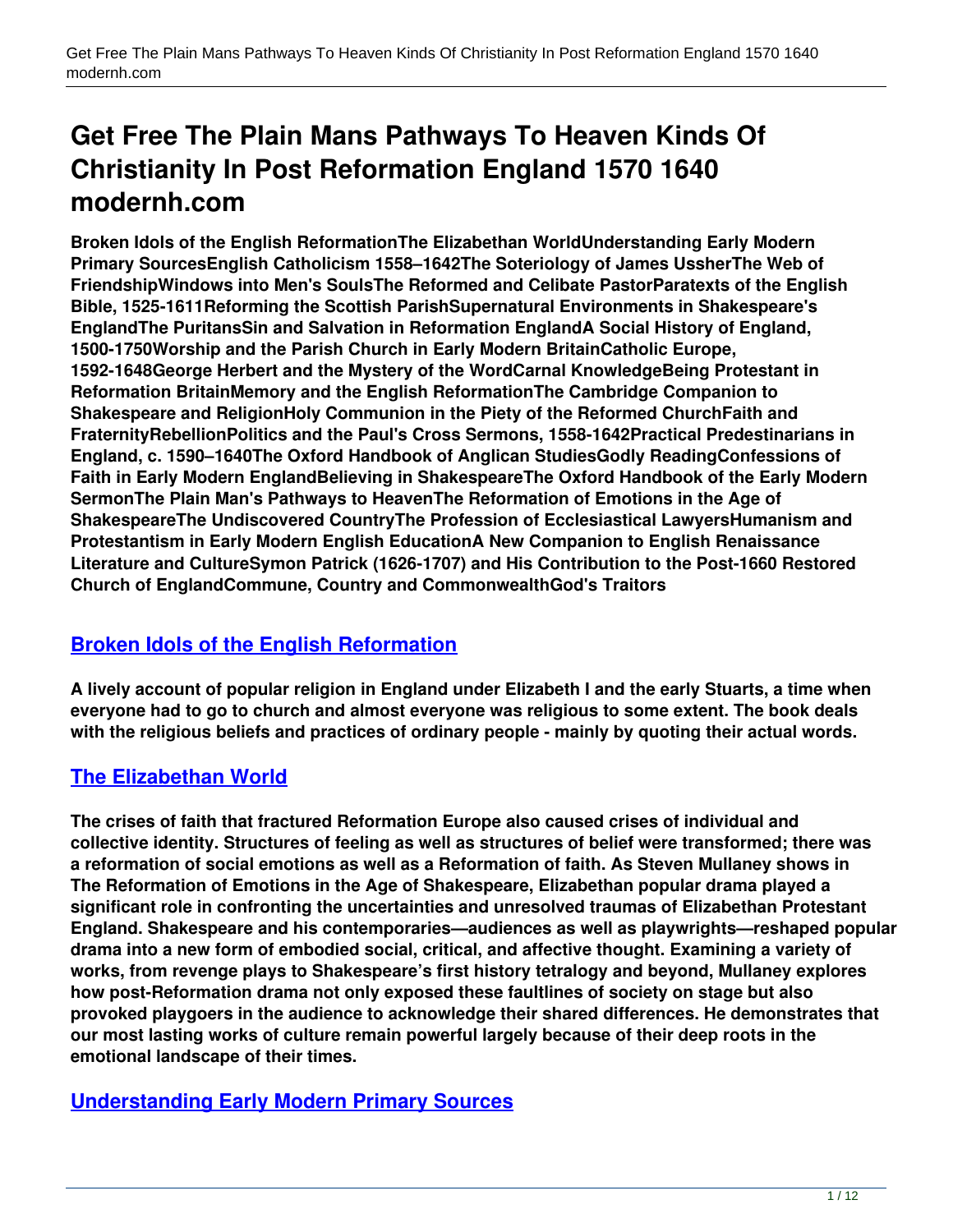**Makes original contributions to late medieval and early modern historiography, including detailed, contextualized studies of the 'Lancastrian revolution', the Reformation and the English Revolution.**

## **[English Catholicism 1558–1642](http://modernh.com/the+plain+mans+pathways+to+heaven+kinds+of+christianity+in+post+reformation+england+1570+1640+pdf)**

**This innovative exploration of Puritan reading practices from c.1580-1720 connects the history of religion with the history of the book.**

## **[The Soteriology of James Ussher](http://modernh.com/the+plain+mans+pathways+to+heaven+kinds+of+christianity+in+post+reformation+england+1570+1640+pdf)**

**In this revised and greatly expanded edition of theCompanion, 80 scholars come together to offer an originaland far-reaching assessment of English Renaissance literature andculture. A new edition of the best-selling Companion to EnglishRenaissance Literature, revised and updated, with 22 newessays and 19 new illustrations Contributions from some 80 scholars including Judith H.Anderson, Patrick Collinson, Alison Findlay, Germaine Greer,Malcolm Jones, Arthur Kinney, James Knowles, Arthur Marotti, RobertMiola and Greg Walker Unrivalled in scope and its exploration of unfamiliar literaryand cultural territories the Companion offers new readingsof both 'literary' and 'non-literary'texts Features essays discussing material culture, sectarian writing,the history of the body, theatre both in and outside theplayhouses, law, gardens, and ecology in early modern England Orientates the beginning student, while providing advancedstudents and faculty with new directions for theirresearch All of the essays from the first edition, along with therecommendations for further reading, have been reworked orupdated**

#### **[The Web of Friendship](http://modernh.com/the+plain+mans+pathways+to+heaven+kinds+of+christianity+in+post+reformation+england+1570+1640+pdf)**

**The 44 essays in this volume embrace a wide range of academic disciplines: theological; historical; demography and geography; and different aspects of culture and ethics. They are united in their discussion of what is effectively a new inter-disciplinary subject which we have termed 'Anglican Studies'. The contributions are drawn from across the spectrum of theological views and opinions. It shows that the unsettled nature of the polity is part of its own richhistory; and many will see this as a somewhat lustrous tradition. In its comprehensive coverage, this volume is a valuable contribution to Anglican Studies and helps formulate a discipline that mightperhaps promote dialogue and discussion across the Anglican world.**

#### **[Windows into Men's Souls](http://modernh.com/the+plain+mans+pathways+to+heaven+kinds+of+christianity+in+post+reformation+england+1570+1640+pdf)**

**A wide-ranging yet accessible investigation into the importance of religion in Shakespeare's works, from a team of eminent international scholars.**

#### **[The Reformed and Celibate Pastor](http://modernh.com/the+plain+mans+pathways+to+heaven+kinds+of+christianity+in+post+reformation+england+1570+1640+pdf)**

**Richard Baxter (1615–1691) was arguably the greatest English Puritan of the seventeenth century. He is well known for his ministerial manual "The Reformed Pastor", in which he expressed the unusual conviction that parish ministers were better off unmarried. And yet, Baxter seemed to contradict himself by marrying one of his parishioners, Margaret Charlton. Though Baxter claimed**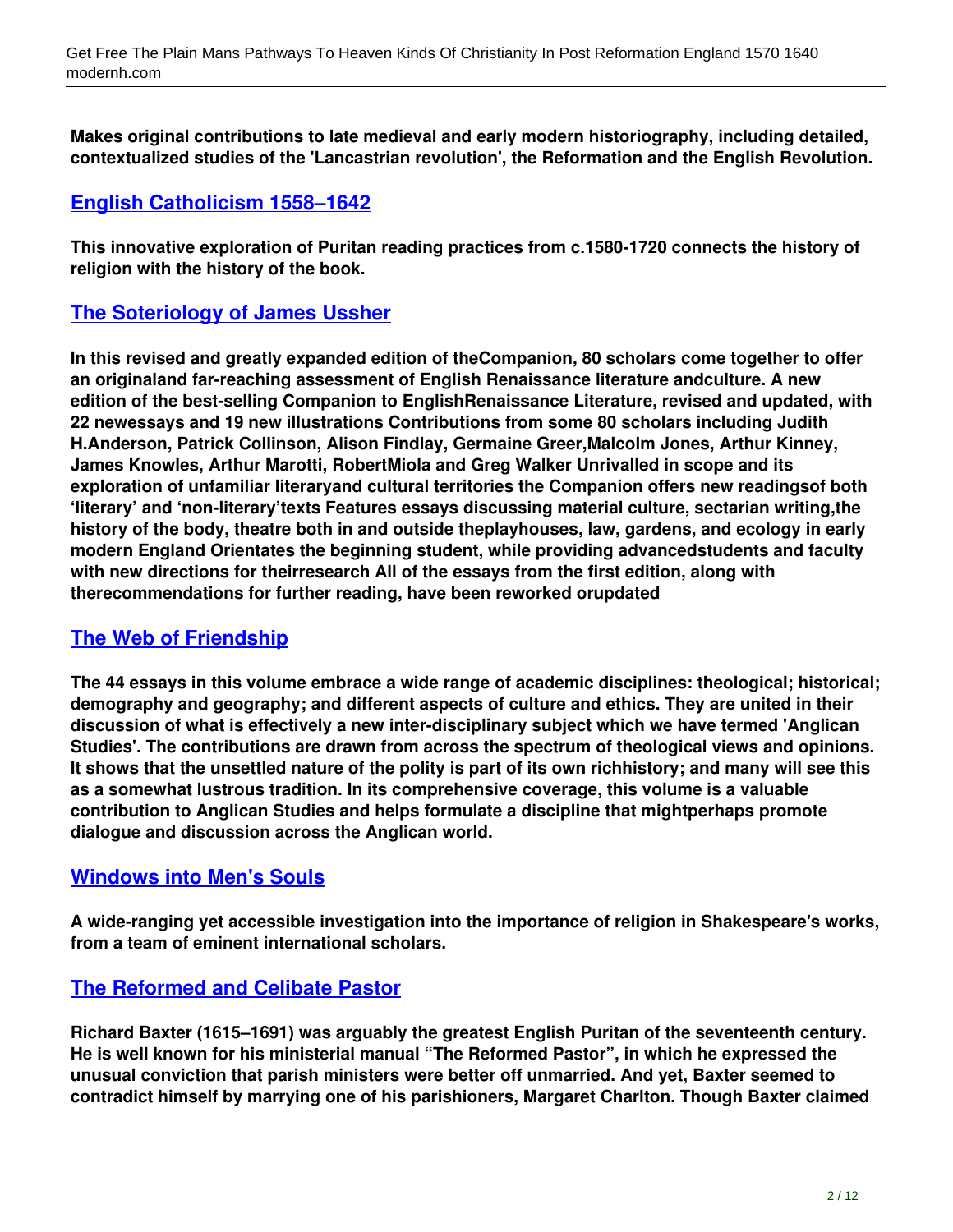**to be happily married, he continued to champion celibacy for the rest of his life. This book explores Baxter's argument for clerical celibacy by placing it in the context of his life and the turbulent events of seventeenth-century England. His viewpoint was shaped by several factors, including the Puritan literature he read, the context of his parish ministry, his burdensome model of soul care, and the formative life experiences shaping his theology and perspective. These factors not only explain why Baxter became the only Puritan to champion clerical celibacy but also why he continued to do so even after marrying.**

#### **[Paratexts of the English Bible, 1525-1611](http://modernh.com/the+plain+mans+pathways+to+heaven+kinds+of+christianity+in+post+reformation+england+1570+1640+pdf)**

**The Oxford Handbook of the Early Modern Sermon is the first book to survey this rich new field for both students and specialists. It is divided into sections devoted to sermon composition, delivery, and reception; sermons in Scotland, Ireland, and Wales; English Sermons, 1500-1660; and English Sermons, 1660-1720.**

## **[Reforming the Scottish Parish](http://modernh.com/the+plain+mans+pathways+to+heaven+kinds+of+christianity+in+post+reformation+england+1570+1640+pdf)**

**As seventeenth-century England wrestled with the aftereffects of the Reformation, the personal frequently conflicted with the political. In speeches, political pamphlets, and other works of religious controversy, writers from the reign of James I to that of James II unexpectedly erupt into autobiography. John Milton famously interrupts his arguments against episcopacy with autobiographical accounts of his poetic hopes and dreams, while John Donne's attempts to describe his conversion from Catholicism wind up obscuring rather than explaining. Similar moments appear in the works of Thomas Browne, John Bunyan, and the two King Jameses themselves. These autobiographies are familiar enough that their peculiarities have frequently been overlooked in scholarship, but as Brooke Conti notes, they sit uneasily within their surrounding material as well as within the conventions of confessional literature that preceded them. Confessions of Faith in Early Modern England positions works such as Milton's political tracts, Donne's polemical and devotional prose, Browne's Religio Medici, and Bunyan's Grace Abounding to the Chief of Sinners as products of the era's tense political climate, illuminating how the pressures of public self-declaration and allegiance led to autobiographical writings that often concealed more than they revealed. For these authors, autobiography was less a genre than a device to negotiate competing political, personal, and psychological demands. The complex works Conti explores provide a privileged window into the pressures placed on early modern religious identity, underscoring that it was no simple matter for these authors to tell the truth of their interior life—even to themselves.**

#### **[Supernatural Environments in Shakespeare's England](http://modernh.com/the+plain+mans+pathways+to+heaven+kinds+of+christianity+in+post+reformation+england+1570+1640+pdf)**

**'This is a wonderful book: curious and insightful' Ian Mortimer, author of The Time Traveller's Guide to Medieval England We know what happens to the body when we die, but what happens to the soul? The answer may remain a great unknown, but the question has shaped centuries of tradition, folklore and religious belief. In this vivid history of the macabre, Carl Watkins goes in search of the ancient customs, local characters and compelling tales that illuminate how people over the years have come to terms with our ultimate fate. The result is an enthralling journey into Britain's past, from medieval hauntings on the Yorkshire moors and eccentric memorials on the**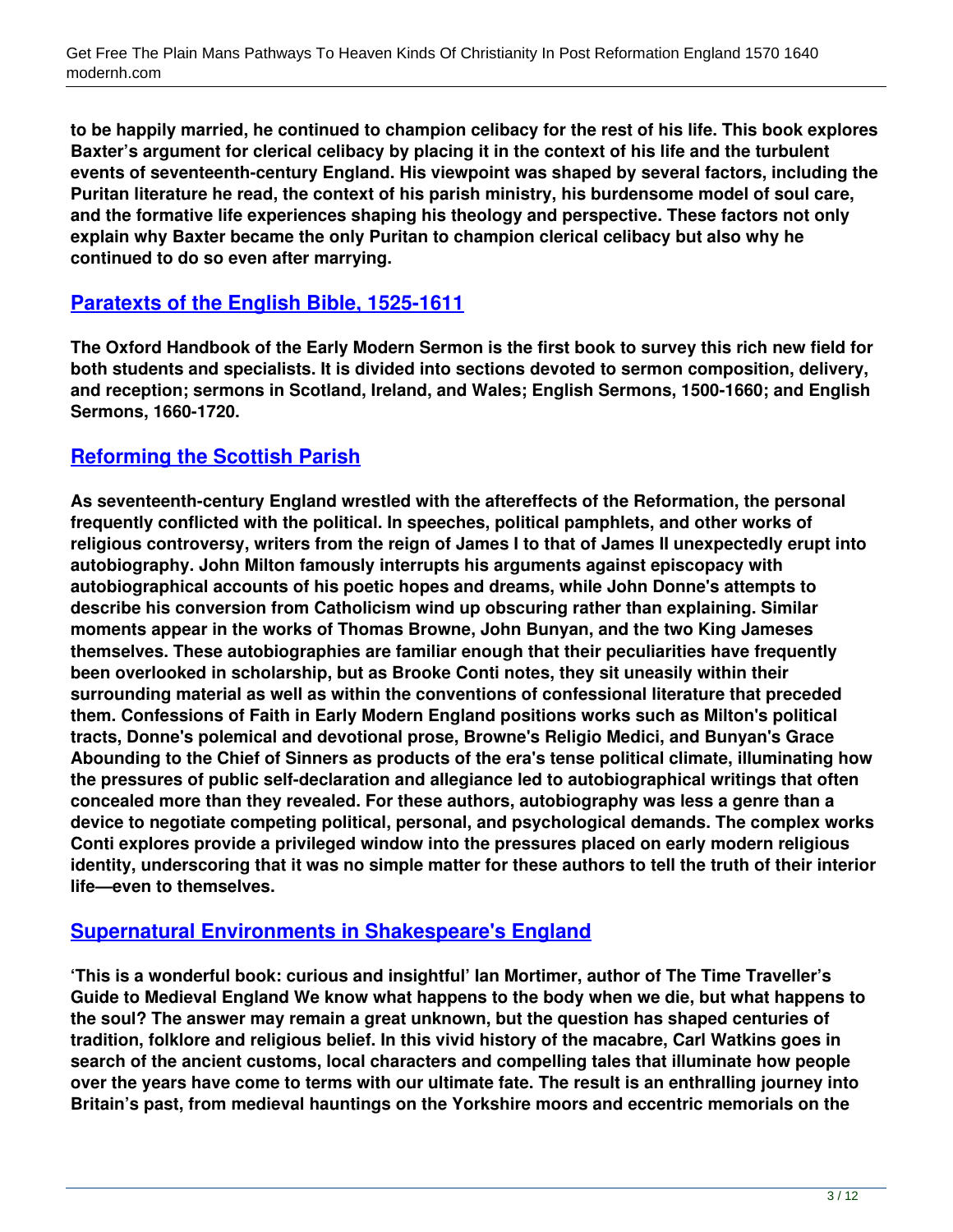**Cornish coast to séances in Victorian kitchens and gallows tales from a Bristol gaol. Impeccably researched and elegantly told, The Undiscovered Country ventures beyond the veil to bring the dead back to life.**

# **[The Puritans](http://modernh.com/the+plain+mans+pathways+to+heaven+kinds+of+christianity+in+post+reformation+england+1570+1640+pdf)**

**Notions of which behaviours comprised sin, and what actions might lead to salvation, sat at the heart of Christian belief and practice in early modern England, but both of these vitally important concepts were fundamentally reconfigured by the reformation. Remarkably little work has been undertaken exploring the ways in which these essential ideas were transformed by the religious changes of the sixteenth-century. In the field of reformation studies, revisionist scholarship has underlined the vitality of late-medieval English Christianity and the degree to which people remained committed to the practices of the Catholic Church up to the eve of the reformation, including those dealing with the mortification of sin and the promise of salvation. Such popular commitment to late-medieval lay piety has in turn raised questions about how the reformation itself was able to take root. Whilst post-revisionist scholars have explored a wide range of religious beliefs and practices - such as death, providence, angels, and music - there has been a surprising lack of engagement with the two central religious preoccupations of the vast majority of people. To address this omission, this collection focusses upon the history and theology of sin and salvation in reformation and post-reformation England. Exploring their complex social and cultural constructions, it underlines how sin and salvation were not only great religious constants, but also constantly evolving in order to survive in the rapidly transforming religious landscape of the reformation. Drawing upon a range of disciplinary perspectives - historical, theological, literary, and material/art-historical - to both reveal and explain the complexity of the concepts of sin and salvation, the volume further illuminates a subject central to the nature and success of the Reformation itself. Divided into four sections, Part I explores reformers' attempts to define and redefine the theological concepts of sin and salvation, while Part II looks at some of the ways in which sin and salvation were contested: through confessional conflict, polemic, poetry and martyrology. Part III focuses on the practical attempts of English divines to reform sin with respect to key religious practices, while Part IV explores the significance of sin and salvation in the lived experience of both clergy and laity. Evenly balancing contributions by established academics in the field with cutting-edge contributions from junior researchers, this collection breaks new ground, in what one historian of the period has referred to as the 'social history of theology'.**

#### **[Sin and Salvation in Reformation England](http://modernh.com/the+plain+mans+pathways+to+heaven+kinds+of+christianity+in+post+reformation+england+1570+1640+pdf)**

**Recasts the Reformation as a battleground over memory, in which new identities were formed through acts of commemoration, invention and repression.**

# **[A Social History of England, 1500-1750](http://modernh.com/the+plain+mans+pathways+to+heaven+kinds+of+christianity+in+post+reformation+england+1570+1640+pdf)**

**In Faith and Fraternity Laura Branch provides the first sustained comparative analysis of London's livery companies during the Reformation, and demonstrates how they retained a vibrant religious culture despite their confessionally mixed membership.**

#### **[Worship and the Parish Church in Early Modern Britain](http://modernh.com/the+plain+mans+pathways+to+heaven+kinds+of+christianity+in+post+reformation+england+1570+1640+pdf)**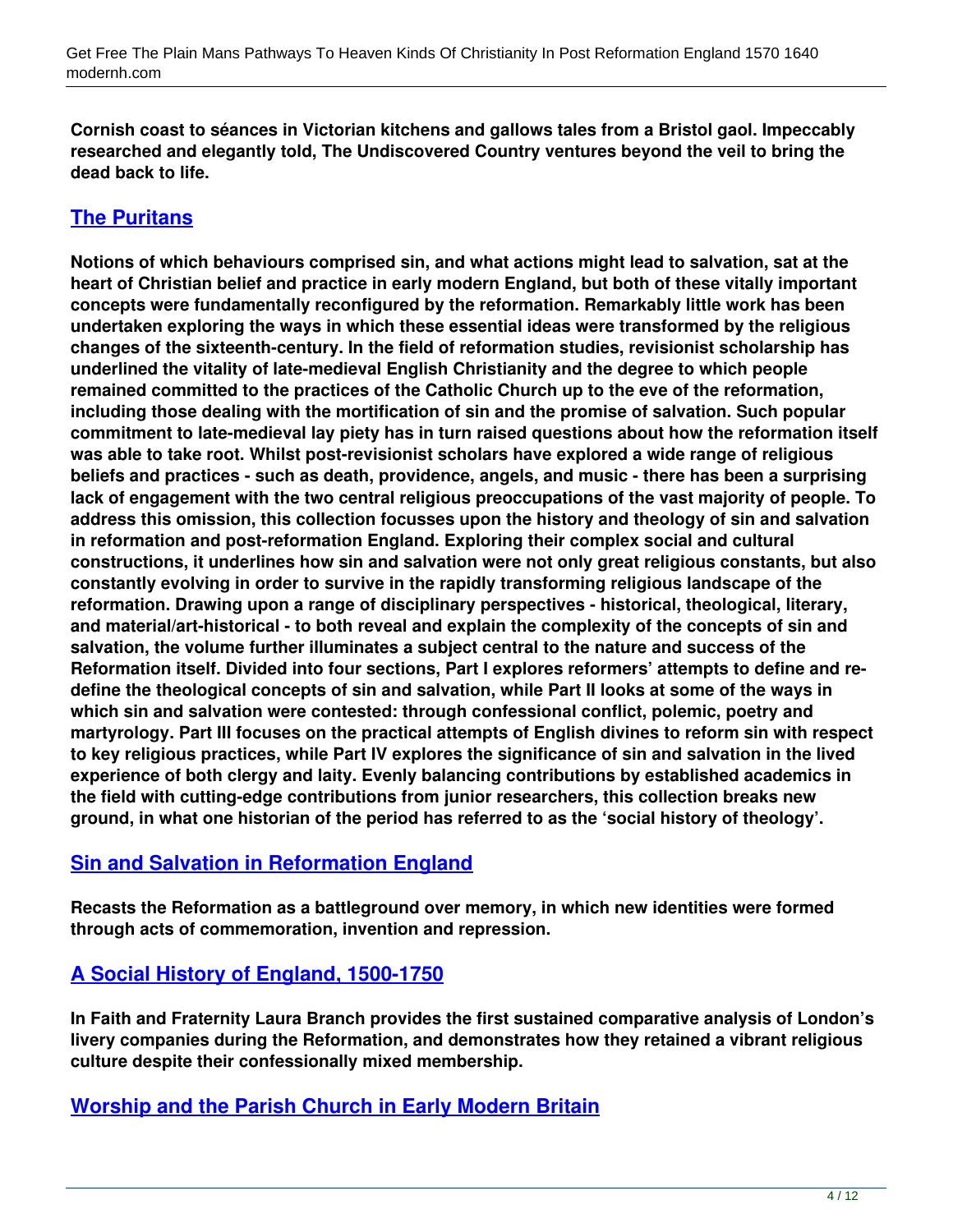**History has not been kind to Symon Patrick. His fifty years of ministry spanned the closing years of Cromwell's rule and the start of Queen Anne's reign, and ranged from service as a Church of England minister in two fashionable London parishes to appointment as the "latitudinarian" Bishop of Ely. He influenced a major change in the character of the Established Church, as it moved from a confrontational fundamentalism to the broad tolerance that exists today. Patrick, recognised by his contemporaries as one of the three or four leading clergy of his generation, wrote over one hundred books that helped to define his Church, such as his pastoral work The Heart's Ease, his devotional The Parable of the Pilgrim and his biting polemic against nonconformism, A Friendly Debate. This book assesses the significance and quality of Patrick's contribution to the Church of England, carefully placing it against the background of the history and politics of the time and suggesting why his reputation faded after his death. Puritanism, Latitudinarianism, pilgrimage, women's religion and spirituality, and prose style are all topics touched on here.**

## **[Catholic Europe, 1592-1648](http://modernh.com/the+plain+mans+pathways+to+heaven+kinds+of+christianity+in+post+reformation+england+1570+1640+pdf)**

**Bringing together recent scholarship on religion and the spatial imagination, Kristen Poole examines how changing religious beliefs and transforming conceptions of space were mutually informative in the decades around 1600. Supernatural Environments in Shakespeare's England explores a series of cultural spaces that focused attention on interactions between the human and the demonic or divine: the deathbed, purgatory, demonic contracts and their spatial surround, Reformation cosmologies and a landscape newly subject to cartographic surveying. It examines the seemingly incongruous coexistence of traditional religious beliefs and new mathematical, geometrical ways of perceiving the environment. Arguing that the late sixteenth- and early seventeenth-century stage dramatized the phenomenological tension that resulted from this uneasy confluence, this groundbreaking study considers the complex nature of supernatural environments in Marlowe's Doctor Faustus and Shakespeare's Othello, Hamlet, Macbeth and The Tempest.**

#### **[George Herbert and the Mystery of the Word](http://modernh.com/the+plain+mans+pathways+to+heaven+kinds+of+christianity+in+post+reformation+england+1570+1640+pdf)**

**Explores the Catholic predicament in Elizabethan England through the eyes of one remarkable family: the Vauxes of Harrowden Hall.**

#### **[Carnal Knowledge](http://modernh.com/the+plain+mans+pathways+to+heaven+kinds+of+christianity+in+post+reformation+england+1570+1640+pdf)**

#### **[Being Protestant in Reformation Britain](http://modernh.com/the+plain+mans+pathways+to+heaven+kinds+of+christianity+in+post+reformation+england+1570+1640+pdf)**

**The rise of social history has had a transforming influence on the history of early modern England. It has broadened the historical agenda to include many previously little-studied, or wholly neglected, dimensions of the English past. It has also provided a fuller context for understanding more established themes in the political, religious, economic and intellectual histories of the period. This volume serves two main purposes. Firstly, it summarises, in an accessible way, the principal findings of forty years of research on English society in this period, providing a comprehensive overview of social and cultural change in an era vital to the development of English**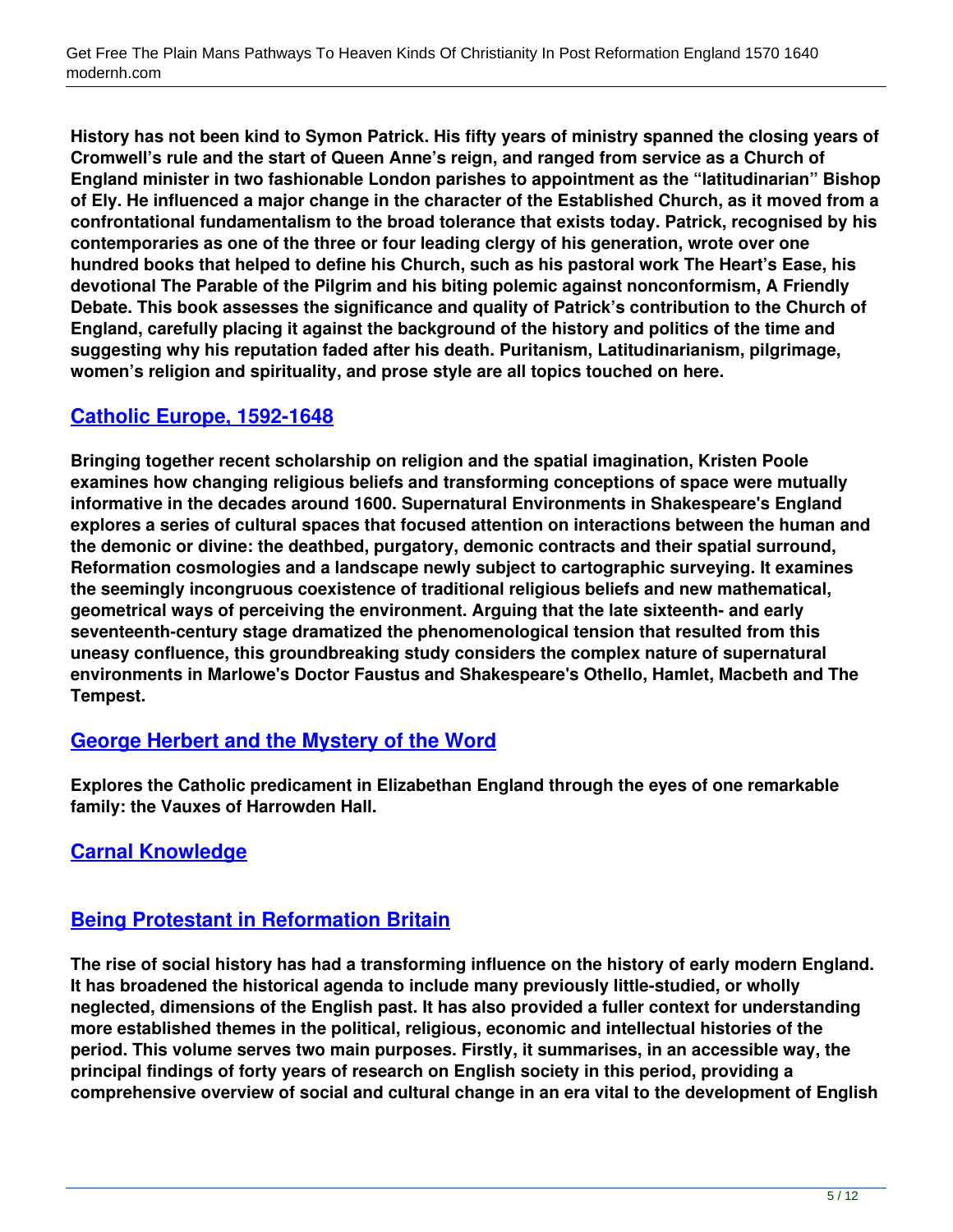**social identities. Second, the chapters, by leading experts, also stimulate fresh thinking by not only taking stock of current knowledge but also extending it, identifying problems, proposing fresh interpretations and pointing to unexplored possibilities. It will be essential reading for students, teachers and general readers.**

### **[Memory and the English Reformation](http://modernh.com/the+plain+mans+pathways+to+heaven+kinds+of+christianity+in+post+reformation+england+1570+1640+pdf)**

**Windows into Men's Souls focuses on the ways in which the concept of religious nonconformity was inherent in the English Reformation. The book's uniqueness lies in its blending of different historiographical traditions dealing with Puritans, Catholics, and Separatists while melding them into a coherent and interpretive analysis of the phenomenon of religious nonconformity as a whole and the religious and intellectual impulses behind it.**

#### **[The Cambridge Companion to Shakespeare and Religion](http://modernh.com/the+plain+mans+pathways+to+heaven+kinds+of+christianity+in+post+reformation+england+1570+1640+pdf)**

**Studies paratexts found in sixteenth-century English bibles, from prefaces, dedications, and annotations to prayers, diagrams, and woodcuts to shed light on the materiality of surviving bibles and on their publication histories, but also on Reformation theology and the history of the English church.**

#### **[Holy Communion in the Piety of the Reformed Church](http://modernh.com/the+plain+mans+pathways+to+heaven+kinds+of+christianity+in+post+reformation+england+1570+1640+pdf)**

**Catholic Europe, 1592-1648 is an unusual book which concentrates on a series of societies often ignored in general historical treatments of Catholic renewal and which are almost never considered alongside each other. By comparing different societies on the periphery of Europe, this volume offers the opportunity to evaluate both the very varied nature of Catholic adaptation to different conditions and events, and also the limitations which restricted it insocieties such as England and the Balkans.On the periphery of Europe, Catholic renewal was largely a phenomenon of the later sixteenth and seventeenth centuries, and Catholic Europe,1592-1648 probes the manner in which conventional treatments of the phenomenon of religious change in the Catholic world can underestimate the degree to which this was conditioned by contemporary events as well as the great landmarks of the sixteenth century such as the foundation of the Jesuits or the Council of Trent.**

#### **[Faith and Fraternity](http://modernh.com/the+plain+mans+pathways+to+heaven+kinds+of+christianity+in+post+reformation+england+1570+1640+pdf)**

**How was the law used to control sex in Tudor England? What were the differences between secular and religious practice? This major study reveals that - contrary to what historians have often supposed - in pre-Reformation England both ecclesiastical and secular (especially urban) courts were already highly active in regulating sex. They not only enforced clerical celibacy and sought to combat prostitution but also restrained the pre- and extramarital sexual activities of laypeople more generally. Initially destabilising, the religious and institutional changes of 1530-60 eventually led to important new developments that tightened the regime further. There were striking innovations in the use of shaming punishments in provincial towns and experiments in the practice of public penance in the church courts, while Bridewell transformed the situation in London. Allowing the clergy to marry was a milestone of a different sort. Together these changes contributed to a**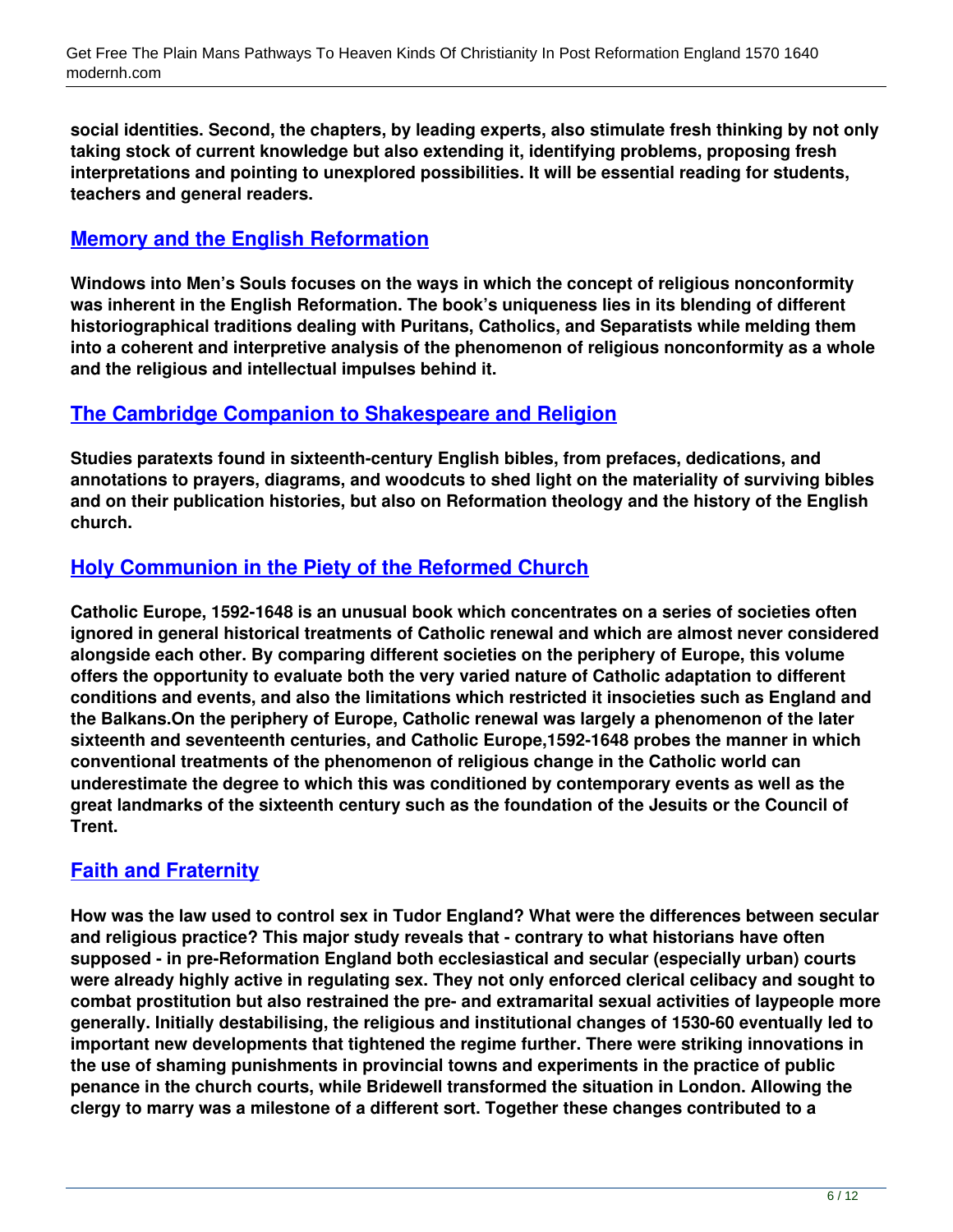**marked shift in the moral climate by 1600.**

### **[Rebellion](http://modernh.com/the+plain+mans+pathways+to+heaven+kinds+of+christianity+in+post+reformation+england+1570+1640+pdf)**

**Understanding Early Modern Primary Sources is an introduction to the rich treasury of source material available to students of early modern history. During this period, political development, economic and social change, rising literacy levels, and the success of the printing press, ensured that the State, the Church and the people generated texts and objects on an unprecedented scale. This book introduces students to the sources that survived to become indispensable primary material studied by historians. After a wide-ranging introductory essay, part I of the book, 'Sources', takes the reader through seven key categories of primary material, including governmental, ecclesiastical and legal records, diaries and literary works, print, and visual and material sources. Each chapter addresses how different types of material were produced, whilst also pointing readers towards the most important and accessible physical and digital source collections. Part II, 'Histories', takes a thematic approach. Each chapter in this section explores the sources that are used to address major early modern themes, including political and popular cultures, the economy, science, religion, gender, warfare, and global exploration. This collection of essays by leading historians in their respective fields showcases how practitioners research the early modern period, and is an invaluable resource for any student embarking on their studies of the early modern period.**

#### **[Politics and the Paul's Cross Sermons, 1558-1642](http://modernh.com/the+plain+mans+pathways+to+heaven+kinds+of+christianity+in+post+reformation+england+1570+1640+pdf)**

**Newly revised and updated, the second edition of English Catholicism 1558–1642 explores the position of Catholics in early modern English society, their political significance, and the internal politics of the Catholic community. The Elizabethan religious settlement of 1559 ostensibly outlawed Catholicism in England, while subsequent events such as the papal excommunication of Elizabeth I, the Spanish Armada, and the Gunpowder Plot led to draconian penalties and persecution. The problem of Catholicism preoccupied every English government between Elizabeth I and Charles I, even if the numbers of Catholics remained small. Nevertheless, a Catholic community not only survived in early modern England but also exerted a surprising degree of influence. Amid intense persecution, expressions of Catholicism ranged from those who refused outright to attend the parish church (recusants) to 'church papists' who remained Catholics at heart. English Catholicism 1558–1642 shows that, against all odds, Catholics remained an influential and historically significant minority of religious dissenters in early modern England. Coauthored with Francis Young, this volume has been updated to include recent developments in the historiography of English Catholicism. It is a useful introduction for all undergraduate students interested in the English Reformation and early modern English history.**

# **[Practical Predestinarians in England, c. 1590–1640](http://modernh.com/the+plain+mans+pathways+to+heaven+kinds+of+christianity+in+post+reformation+england+1570+1640+pdf)**

**Richard Snoddy offers a detailed study of the applied soteriology of the Irish reformer James Ussher. After locating Ussher in the ecclesiastical context of seventeenth-century Ireland and England, the book examines his teaching on the doctrines of atonement, justification, sanctification, and assurance. It considers their interconnection in his thought, as well as documenting his change of mind on a number of important issues.**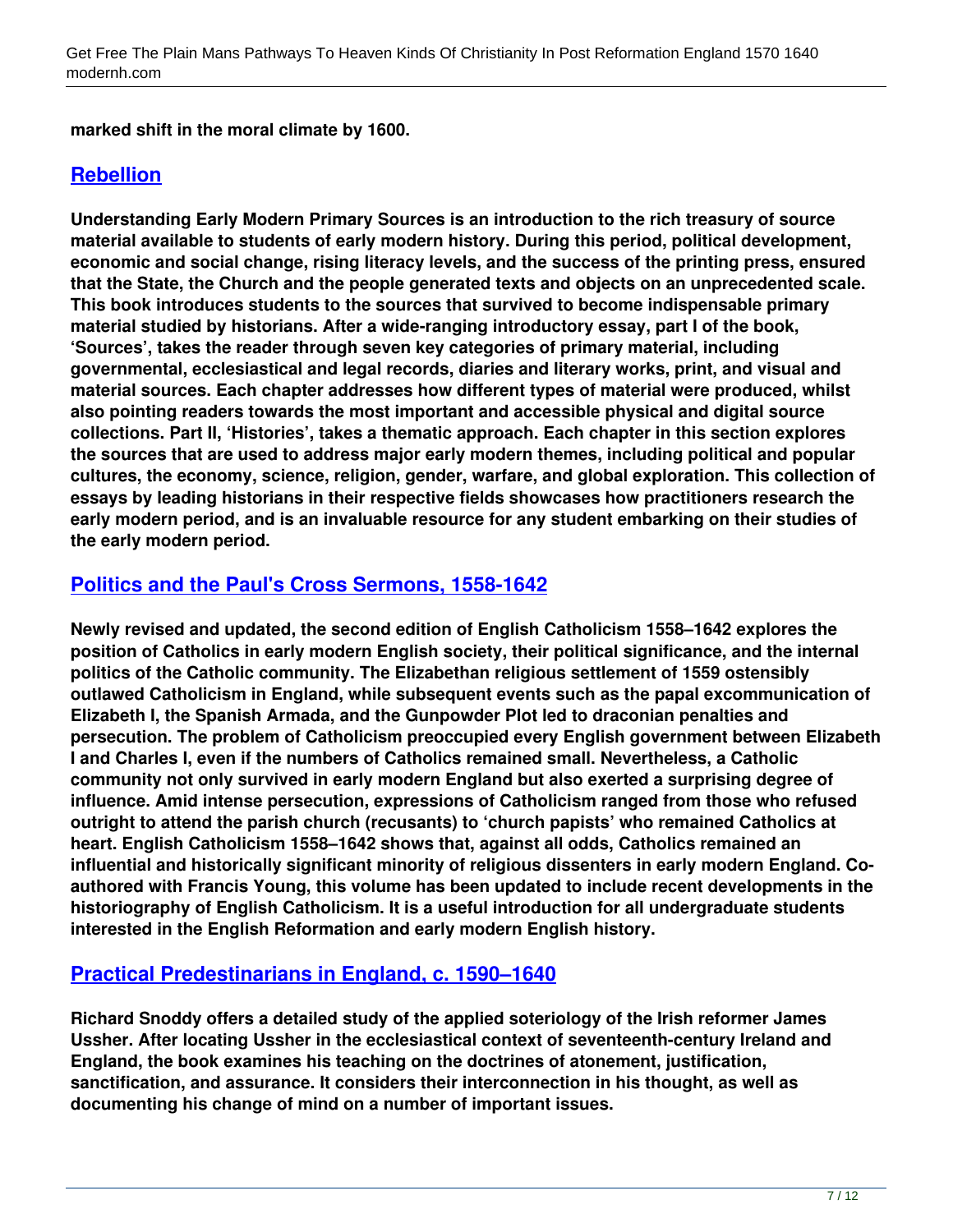# **[The Oxford Handbook of Anglican Studies](http://modernh.com/the+plain+mans+pathways+to+heaven+kinds+of+christianity+in+post+reformation+england+1570+1640+pdf)**

**This ground breaking and accessible study explores the connections between the English Reformation's impact on the belief in eternal salvation and how it affected ways of believing in the plays of Shakespeare. Claire McEachern examines the new and better faith that Protestantism imagined for itself, a faith in which scepticism did not erode belief, but worked to substantiate it in ways that were both affectively positive and empirically positivist. Concluding with in-depth readings of Richard II, King Lear and The Tempest, the book represents a markedly fresh intervention in the topic of Shakespeare and religion. With great originality, McEachern argues that the English reception of the Calvinist imperative to 'know with' God allowed the very nature of literary involvement to change, transforming feeling for a character into feeling with one.**

## **[Godly Reading](http://modernh.com/the+plain+mans+pathways+to+heaven+kinds+of+christianity+in+post+reformation+england+1570+1640+pdf)**

**The Reformation was about ideas and power, but it was also about real human lives. Alec Ryrie provides the first comprehensive account of what it actually meant to live a Protestant life in England and Scotland between 1530 and 1640, drawing on a rich mixture of contemporary devotional works, sermons, diaries, biographies, and autobiographies to uncover the lived experience of early modern Protestantism. Beginning from the surprisingly urgent, multifaceted emotions of Protestantism, Ryrie explores practices of prayer, of family and public worship, and of reading and writing, tracking them through the life course from childhood through conversion and vocation to the deathbed. He examines what Protestant piety drew from its Catholic predecessors and contemporaries, and grounds that piety in material realities such as posture, food, and tears. This perspective shows us what it meant to be Protestant in the British Reformations: a meeting of intensity (a religion which sought authentic feeling above all, and which dreaded hypocrisy and hard-heartedness) with dynamism (a progressive religion, relentlessly pursuing sanctification and dreading idleness). That combination, for good or ill, gave the Protestant experience its particular quality of restless, creative zeal. The Protestant devotional experience also shows us that this was a broad-based religion: for all the differences across time, between two countries, between men and women, and between puritans and conformists, this was recognisably a unified culture, in which common experiences and practices cut across supposed divides. Alec Ryrie shows us Protestantism, not as the preachers on all sides imagined it, but as it was really lived.**

# **[Confessions of Faith in Early Modern England](http://modernh.com/the+plain+mans+pathways+to+heaven+kinds+of+christianity+in+post+reformation+england+1570+1640+pdf)**

**This book presents a historically and critically nuanced study of George Herbert's biblical poetics. Situating Herbert's work in the context of shifting ideas of biblical mystery, Gary Kuchar shows how Herbert negotiated two competing impulses within post-reformation thought—two contrary aspects of reformation spirituality as he inherited it: the impulse to certainty, assurance, and security and the impulse to mystery, wonder, and wise ignorance. Through subtle and richly contextualized readings, Kuchar places Herbert within a trans-historical tradition of biblical interpretation while also locating him firmly within the context of the early Stuart church. The result is a wide ranging book that is sure to be of interest to students and scholars across several different fields, including seventeenth-century studies, poetry and the bible, and literature and theology.**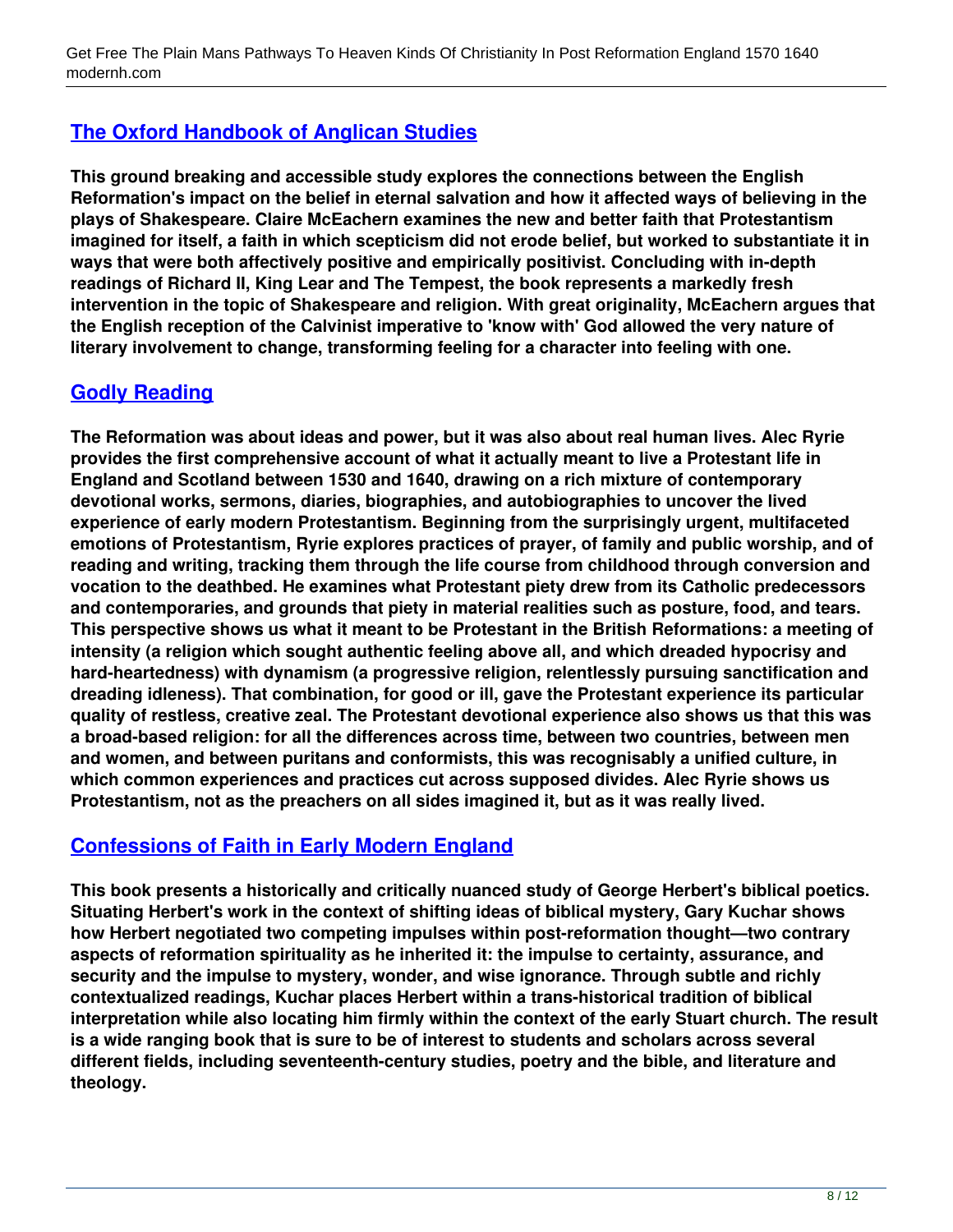# **[Believing in Shakespeare](http://modernh.com/the+plain+mans+pathways+to+heaven+kinds+of+christianity+in+post+reformation+england+1570+1640+pdf)**

**The Protestant Reformation of 1560 is widely acknowledged as being a watershed moment in Scottish history. However, whilst the antecedents of the reform movement have been widely explored, the actual process of establishing a reformed church in the parishes in the decades following 1560 has been largely ignored. This book helps remedy the situation by examining the foundation of the reformed church and the impact of Protestant discipline in the parishes of Fife. In early modern Scotland, Fife was both a distinct and important region, containing a preponderance of coastal burghs as well as St Andrews, the ecclesiastical capital of medieval Scotland. It also contained many rural and inland parishes, making it an ideal case study for analysing the course of religious reform in diverse communities. Nevertheless, the focus is on the Reformation, rather than on the county, and the book consistently places Fife's experience in the wider Scottish, British and European context. Based on a wide range of under-utilised sources, especially kirk session minutes, the study's focus is on the grass-roots religious life of the parish, rather than the more familiar themes of church politics and theology. It evaluates the success of the reformers in affecting both institutional and ideological change, and provides a detailed account of the workings of the reformed church, and its impact on ordinary people. In so doing it addresses important questions regarding the timescale and geographical patterns of reform, and how such dramatic religious change succeeded and endured without violence, or indeed, widespread opposition.**

# **[The Oxford Handbook of the Early Modern Sermon](http://modernh.com/the+plain+mans+pathways+to+heaven+kinds+of+christianity+in+post+reformation+england+1570+1640+pdf)**

**Throughout the Reformation period, England's most important public pulpit was Paul's Cross, which stood in the churchyard of St Paul's Cathedral in London. This book offers a detailed history of the Paul's Cross sermons from the reign of Elizabeth I until the destruction of the pulpit under Charles I. It explains the arrangement for the sermons' delivery and the tensions between the different authorities (the royal government, the bishops of London, and theCorporation of London) who controlled them. The increasing role that the Paul's Cross sermons played in London's civic culture after the Reformation is discussed, and an account is given of the narrowing of the sermons' audience in the years preceding the English Civil War. This book explores early modernEnglish homiletics, so that preachers' adaptation of sermon genres to suit sermons on religious controversies or on political anniversaries (such as 5 November) can be described.**

# **[The Plain Man's Pathways to Heaven](http://modernh.com/the+plain+mans+pathways+to+heaven+kinds+of+christianity+in+post+reformation+england+1570+1640+pdf)**

**This comprehensive and beautifully illustrated collection of essays conveys a vivid picture of a fascinating and hugely significant period in history. Featuring contributions from thirty-eight international scholars, the book takes a thematic approach to a period which saw the defeat of the Spanish Armada, the explorations of Francis Drake and Walter Ralegh, the establishment of the Protestant Church, the flourishing of commercial theatre and the works of Edmund Spencer, Philip Sidney and William Shakespeare. Encompassing social, political, cultural, religious and economic history, and crossing several disciplines, The Elizabethan World depicts a time of transformation, and a world order in transition. Topics covered include central and local government; political ideas; censorship and propaganda; parliament, the Protestant Church, the Catholic community; social hierarchies; women; the family and household; popular culture, commerce and consumption; urban and rural economies; theatre; art; architecture; intellectual developments ;**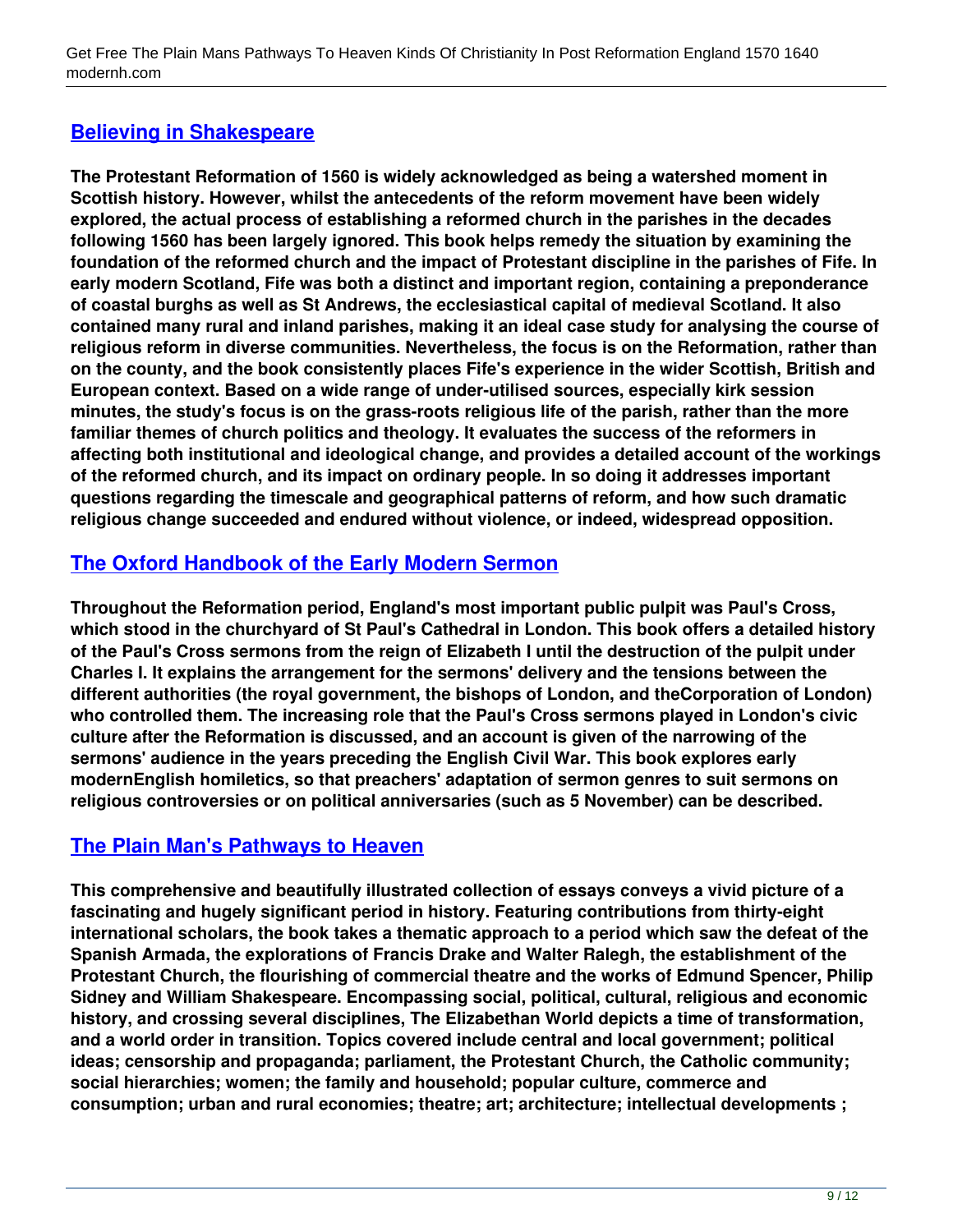**exploration and imperialism; Ireland, and the Elizabethan wars. The volume conveys a vivid picture of how politics, religion, popular culture, the world of work and social practices fit together in an exciting world of change, and will be invaluable reading for all students and scholars of the Elizabethan period.**

#### **[The Reformation of Emotions in the Age of Shakespeare](http://modernh.com/the+plain+mans+pathways+to+heaven+kinds+of+christianity+in+post+reformation+england+1570+1640+pdf)**

### **[The Undiscovered Country](http://modernh.com/the+plain+mans+pathways+to+heaven+kinds+of+christianity+in+post+reformation+england+1570+1640+pdf)**

**A panoramic history of Puritanism in England, Scotland, and New England This book is a sweeping transatlantic history of Puritanism from its emergence out of the religious tumult of Elizabethan England to its founding role in the story of America. Shedding critical light on the diverse forms of Puritan belief and practice in England, Scotland, and New England, David Hall describes the movement's deeply ambiguous triumph under Oliver Cromwell, its political demise with the Restoration of the English monarchy in 1660, and its perilous migration across the Atlantic to establish a "perfect reformation" in the New World. This monumental book traces how Puritanism was a catalyst for profound cultural changes in the early modern Atlantic world, opening the door for other dissenter groups such as the Baptists and the Quakers, and leaving its enduring mark on religion in America.**

#### **[The Profession of Ecclesiastical Lawyers](http://modernh.com/the+plain+mans+pathways+to+heaven+kinds+of+christianity+in+post+reformation+england+1570+1640+pdf)**

**The belief that God eternally and unalterably decrees the election of one part of humankind and the reprobation of the rest has not aged well, but in the sixteenth and seventeenth centuries the doctrine of predestination was publicised and popularised to an extent unparalleled in the history of Christianity. Why was this? How successfully was the doctrine able to mix with other ideas, and to what effect? And did belief in predestination encourage confidence or despair? Practical Predestinarians is a study of the ways in which the doctrine of predestination was understood and communicated by churchmen in late Tudor and early Stuart England. It connects with debates about the 'popularity' of Protestantism during England's 'long reformation', as well as with the question of whether predestination tended toward inclusive or divisive, and conformist or subversive, applications. Intersecting with recent debates about the popular reception of Protestant preaching, this book focusses upon the pastoral message itself - it is therefore an investigation into the public face of English Calvinism.**

#### **[Humanism and Protestantism in Early Modern English Education](http://modernh.com/the+plain+mans+pathways+to+heaven+kinds+of+christianity+in+post+reformation+england+1570+1640+pdf)**

**The Parish Church was the primary site of religious practice throughout the early modern period. This was particularly so for the silent majority of the English population, who conformed outwardly to the successive religious upheavals of the sixteenth and seventeenth centuries. What such public conformity might have meant has attracted less attention - and, ironically, is sometimes less well documented - than the non-conformity or semi-conformity of recusants, church-papists, Puritan conventiclers or separatists. In this volume, ten leading scholars of early modern religion explore the experience of parish worship in England during the Reformation and the century that followed it. As the contributors argue, parish worship in this period was of critical theological, cultural and**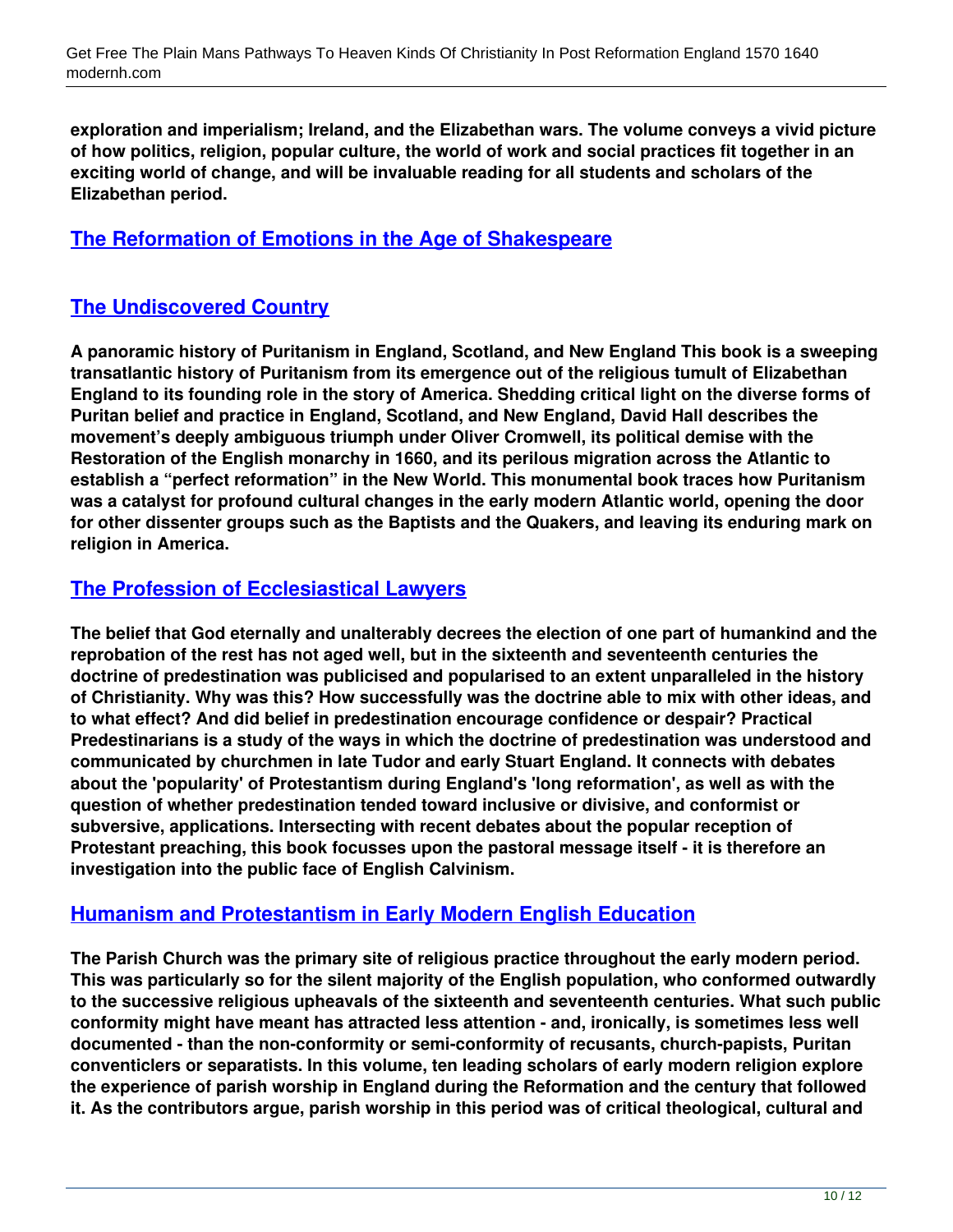**even political importance. The volume's key themes are the interlocking importance of liturgy, music, the sermon and the parishioners' own bodies; the ways in which religious change was received, initiated, negotiated, embraced or subverted in local contexts; and the dialectic between practice and belief which helped to make both so contentious. The contributors - historians, historical theologians and literary scholars - through their commitment to an interdisciplinary approach to the subject, provide fruitful and revealing insights into this intersection of private and public worship. This collection is a sister volume to Martin and Ryrie (eds), Private and Domestic Devotion in Early Modern Britain. Together these two volumes focus and drive forward scholarship on the lived experience of early modern religion, as it was practised in the sixteenth and seventeenth centuries.**

#### **[A New Companion to English Renaissance Literature and Culture](http://modernh.com/the+plain+mans+pathways+to+heaven+kinds+of+christianity+in+post+reformation+england+1570+1640+pdf)**

**Exploration of manuscript records and civil law sources to provide a fuller account of the history of the legal profession in England.**

## **[Symon Patrick \(1626-1707\) and His Contribution to the Post-1660 Restored Church](http://modernh.com/the+plain+mans+pathways+to+heaven+kinds+of+christianity+in+post+reformation+england+1570+1640+pdf) [of England](http://modernh.com/the+plain+mans+pathways+to+heaven+kinds+of+christianity+in+post+reformation+england+1570+1640+pdf)**

**A major new study of the kingship of James VI and I and Charles I in Scotland, England and Ireland, from 1567 to the outbreak of the civil war in 1642. Drawing on extensive research, Tim Harris sheds new light on the problems that afflicted the early Stuart monarchy - and why ultimately all three kingdoms were to rise in rebellion against Stuart rule. Integrating high politics with low, Harris examines domestic and foreign policy, constitutional and religiousconflict, propaganda and public opinion, government policing methods, popular unrest, and collective forms of resistance in this gripping new account of one of the most important and exciting periods ofBritish and Irish history.**

#### **[Commune, Country and Commonwealth](http://modernh.com/the+plain+mans+pathways+to+heaven+kinds+of+christianity+in+post+reformation+england+1570+1640+pdf)**

**This volume is the first attempt to assess the impact of both humanism and Protestantism on the education offered to a wide range of adolescents in the hundreds of grammar schools operating in England between the Reformation and the Enlightenment. By placing that education in the context of Lutheran, Calvinist and Jesuit education abroad, it offers an overview of the uses to which Latin and Greek were put in English schools, and identifies the strategies devised by clergy and laity in England for coping with the tensions between classical studies and Protestant doctrine. It also offers a reassessment of the role of the 'godly' in English education, and demonstrates the many ways in which a classical education came to be combined with close support for the English Crown and established church. One of the major sources used is the school textbooks which were incorporated into the 'English Stock' set up by leading members of the Stationers' Company of London and reproduced in hundreds of thousands of copies during the seventeenth and eighteenth centuries. Although the core of classical education remained essentially the same for two centuries, there was a growing gulf between the methods by which classics were taught in elite institutions such as Winchester and Westminster and in the many town and country grammar schools in which translations or bilingual versions of many classical texts were given to weaker students. The success of these new translations probably encouraged editors and publishers to offer those adults who had received little or no classical education new versions of works by**